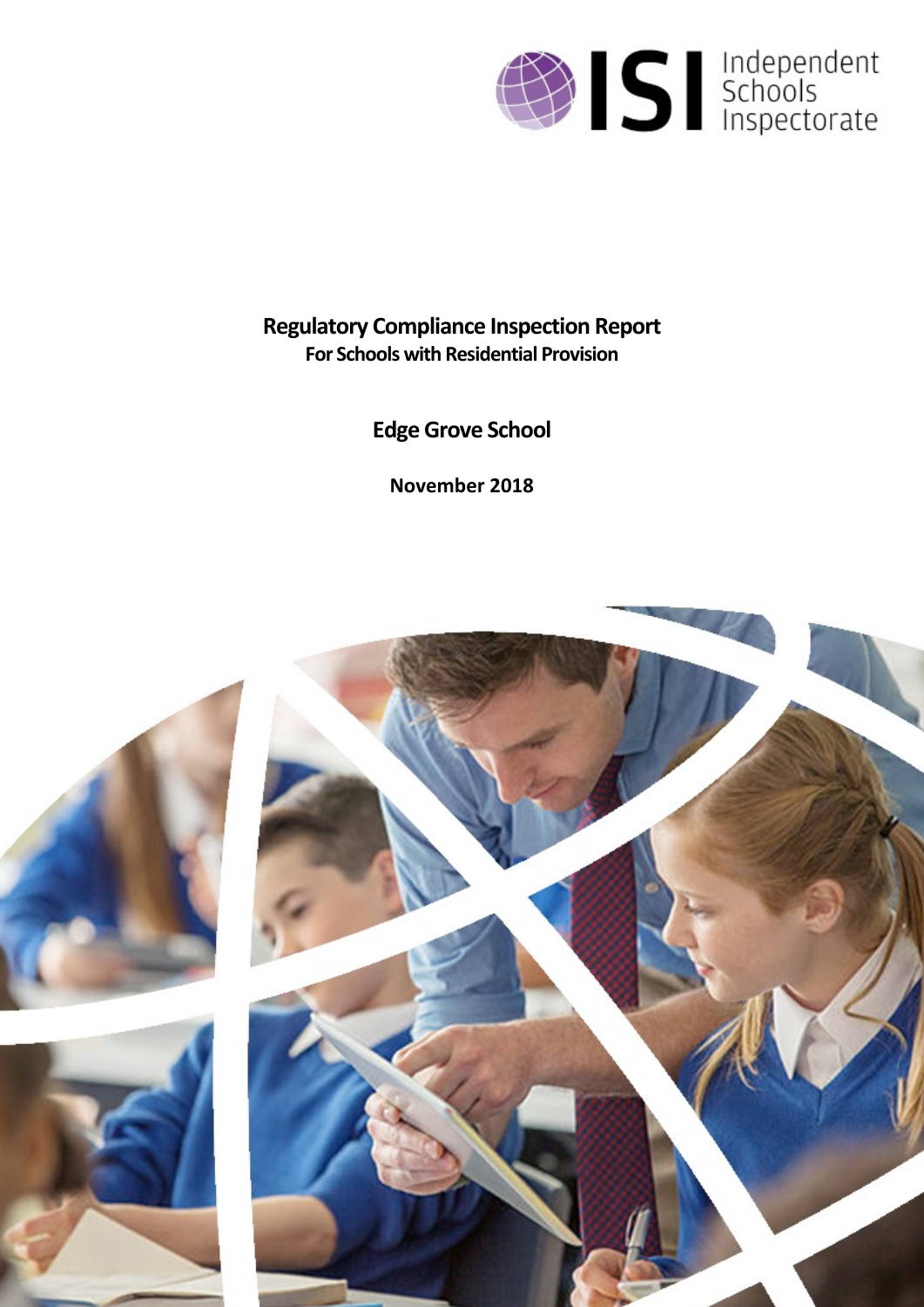# <span id="page-1-0"></span>**Contents**

| <b>Contents</b> |                                                                      |                         |
|-----------------|----------------------------------------------------------------------|-------------------------|
|                 | <b>School's Details</b>                                              | 3                       |
| 1.              | <b>Background Information</b>                                        | 4                       |
|                 | <b>About the school</b>                                              | 4                       |
|                 | What the school seeks to do                                          | 4                       |
|                 | About the pupils                                                     | 4                       |
| 2.              | <b>Regulatory Compliance Inspection</b>                              | 5                       |
|                 | Preface                                                              | 5                       |
|                 | <b>Key findings</b>                                                  | 6                       |
|                 | PART 1 - Quality of education provided                               | 6                       |
|                 | PART 2 – Spiritual, moral, social and cultural development of pupils | 6                       |
|                 | PART 3 - Welfare, health and safety of pupils                        | 6                       |
|                 | PART 4 - Suitability of staff, supply staff, and proprietors         | 6                       |
|                 | PART 5 - Premises of and accommodation at schools                    | $\overline{\mathbf{z}}$ |
|                 | <b>PART 6 - Provision of information</b>                             | $\overline{\mathbf{z}}$ |
|                 | PART 7 - Manner in which complaints are handled                      | $\overline{\mathbf{z}}$ |
|                 | PART 8 – Quality of leadership in and management of schools          | $\overline{\mathbf{z}}$ |
| 3.              | <b>Inspection Evidence</b>                                           | 8                       |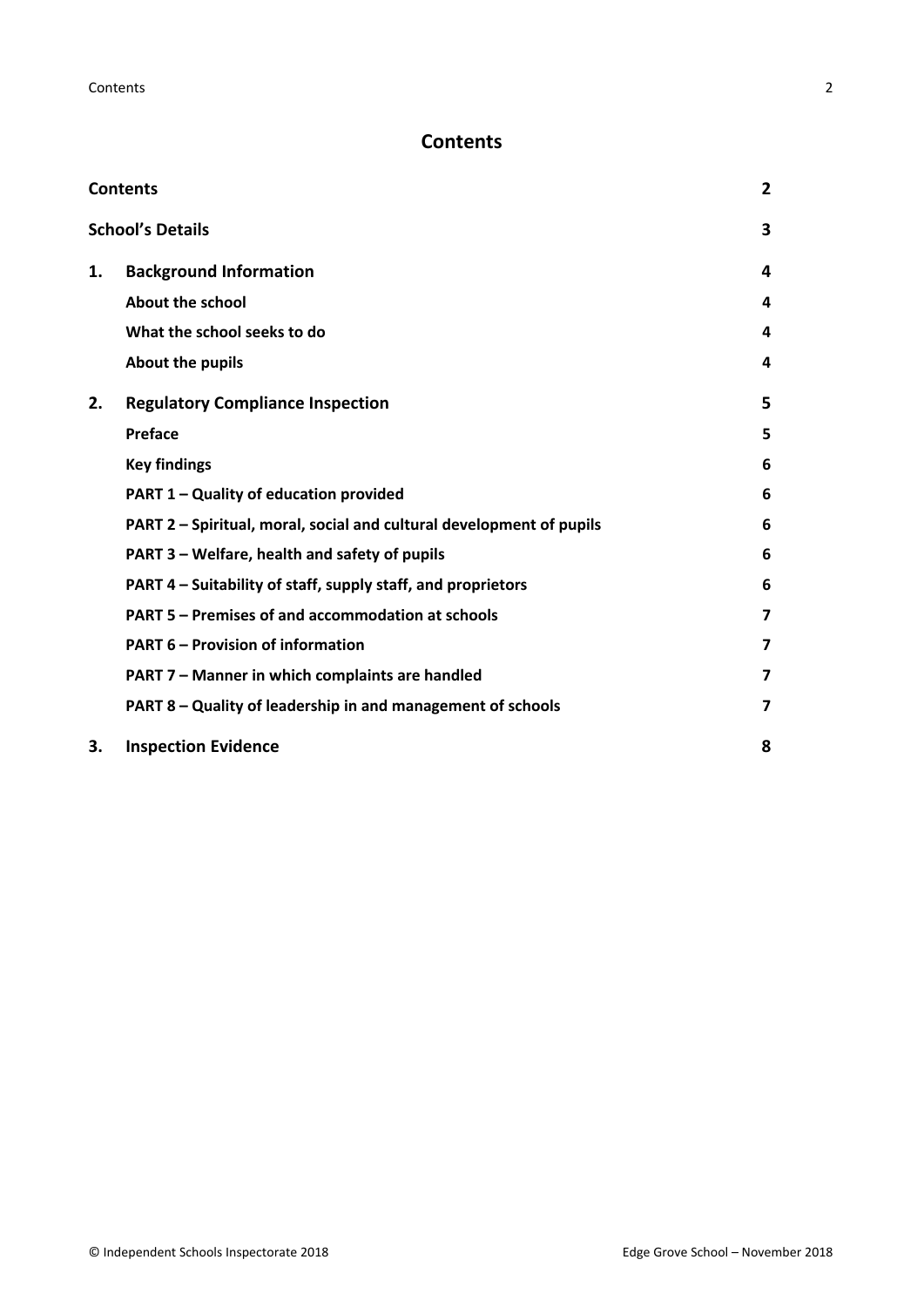# <span id="page-2-0"></span>**School's Details**

| <b>School</b>                        | Edge Grove School                                                |     |                 |     |
|--------------------------------------|------------------------------------------------------------------|-----|-----------------|-----|
| <b>DfE</b> number                    | 919/6002                                                         |     |                 |     |
| <b>Registered charity number</b>     | 311054                                                           |     |                 |     |
| <b>Address</b>                       | <b>High Cross</b><br>Watford<br>Hertfordshire<br><b>WD25 8NL</b> |     |                 |     |
| Telephone number                     | 01923 855724                                                     |     |                 |     |
| <b>Email address</b>                 | office@edgegrove.com                                             |     |                 |     |
| Headteacher                          | Mr Ben Evans                                                     |     |                 |     |
| <b>Proprietor Chair of governors</b> | Mr Ian Elliott                                                   |     |                 |     |
| Age range                            | 3 to 13                                                          |     |                 |     |
| Number of pupils on roll             | 504                                                              |     |                 |     |
|                                      | <b>Boys</b>                                                      | 308 | Girls           | 196 |
|                                      | Day pupils                                                       | 476 | <b>Boarders</b> | 28  |
|                                      | <b>EYFS</b>                                                      | 94  | Years 1 to 6    | 349 |
|                                      | Years 7 to 8                                                     | 61  |                 |     |
| <b>Inspection dates</b>              | 28 to 29 November 2018                                           |     |                 |     |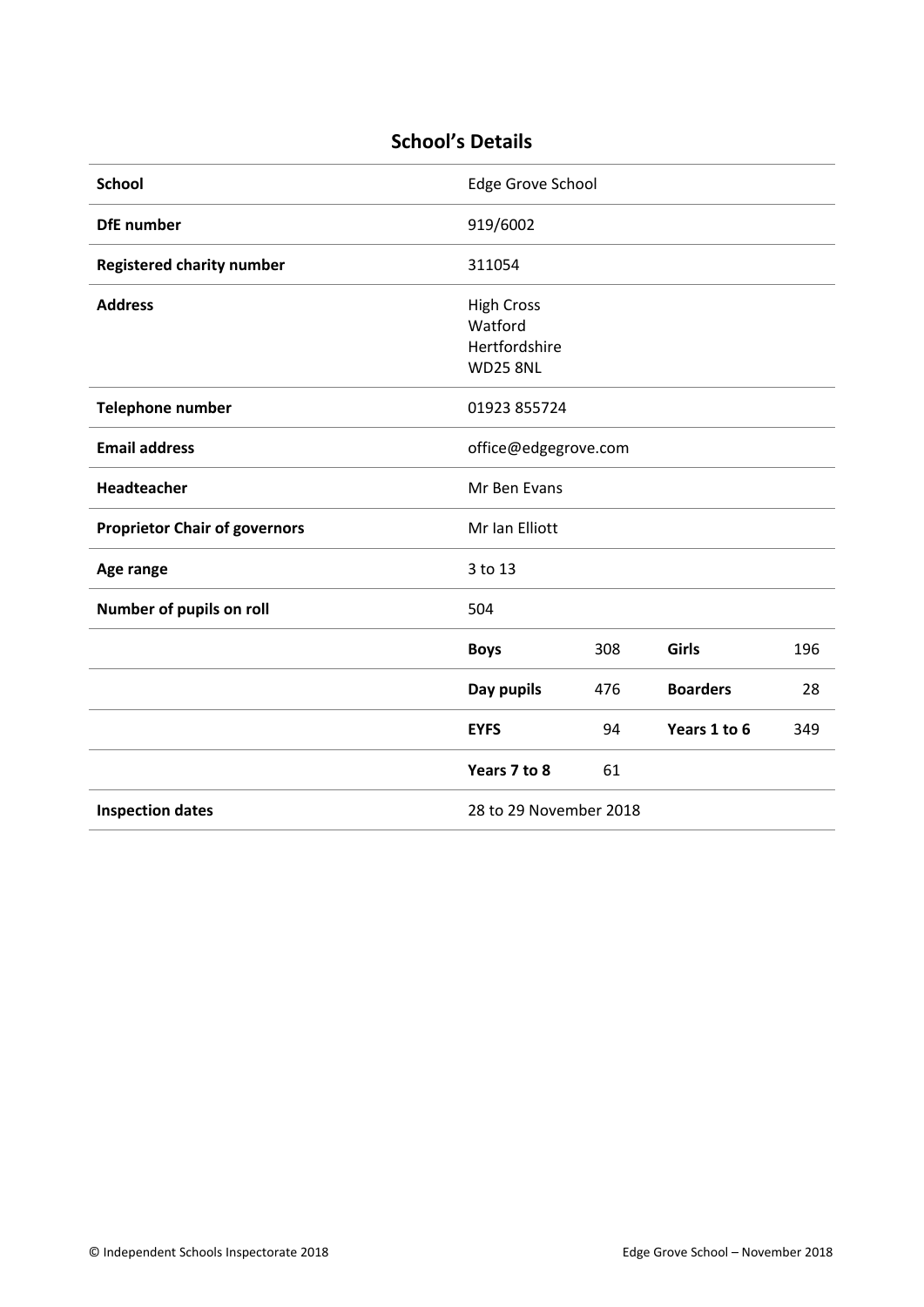# <span id="page-3-0"></span>**1. Background Information**

#### <span id="page-3-1"></span>**About the school**

- 1.1 Edge Grove School is a co-educational day and boarding preparatory school situated 15 miles from central London in Aldenham, Hertfordshire. Edge Grove School was founded in 1935 as a preparatory school for boys and became co-educational in 1999, providing boarding on a weekly or flexible basis for pupils from the age of seven. There are five dormitories located in the main house. The school caters for pupils from the ages of three to thirteen and is set in 48 acres of parkland. Since the previous inspection the school nursery has been re-housed in a building in the village and has been renamed Edge Grove Pre School.
- 1.2 The school is a registered charitable trust, administered by a board of governors which is supported by sub-committees who all meet at least once a term.

#### <span id="page-3-2"></span>**What the school seeks to do**

1.3 The school aims to provide a safe and secure environment in which pupils are valued as individuals and, regardless of ability, to provide a curriculum which encourages the strands of discovery, application and communication as well as creativity. It celebrates its Christian heritage whilst embracing the religious and cultural traditions of all pupils.

#### <span id="page-3-3"></span>**About the pupils**

1.4 Pupils come from a range of professional backgrounds and most live close to the school*.* Data provided by the school shows the ability of the pupils on entry is above the average. No pupil in the school has an education, health and care plan or a statement of special educational needs. The school has identified 24 pupils as having special educational needs and/or disabilities, which include dyslexia and dyspraxia, 15 of whom receive additional specialist help. English is an additional language for 28 pupils with 26 receiving additional small group intervention or one-to-one support. The school identifies 23 pupils as the most academically able in its population. Their needs are met through curricular and extra-challenge through the Ignite Fellowship programme and external competitions.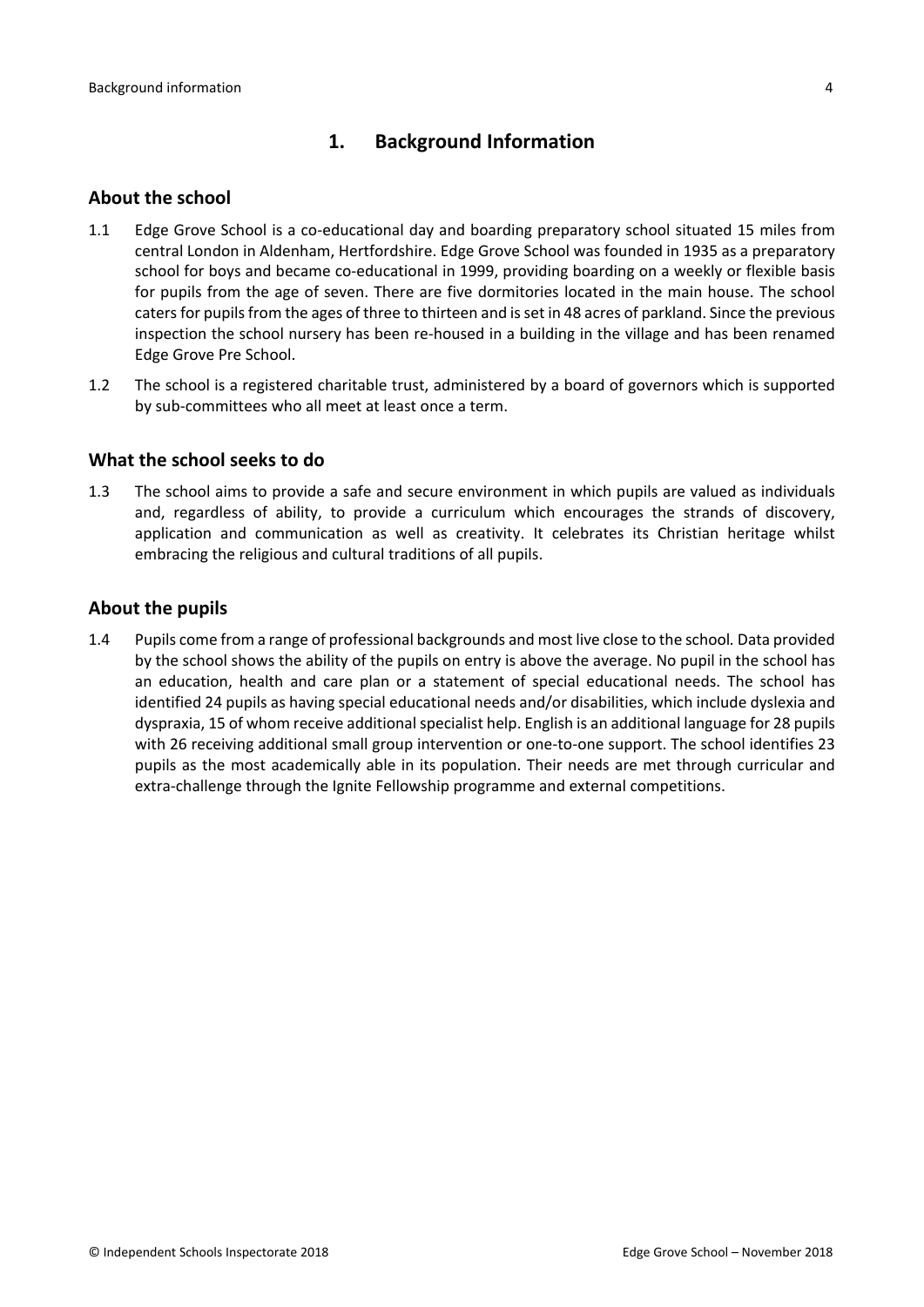# <span id="page-4-0"></span>**2. Regulatory Compliance Inspection**

## <span id="page-4-1"></span>**Preface**

The registration authority for independent schools is the Department for Education (DfE), which directs inspection according to a specified frequency or at any time where the DfE has particular concerns about a school. The Independent Schools Inspectorate (ISI) is the body approved by the Secretary of State for the purpose of inspecting schools which are, or whose heads are, in membership of the associations which form the Independent Schools Council (ISC) and reporting on the extent to which they meet the Independent School Standards ('the standards') in the Schedule to the Education (Independent School Standards) Regulations 2014. Accordingly, inspection records whether the school meets each of these standards, which are arranged in eight Parts, each of which is divided into separate paragraphs. The inspection of schools that have early years settings not requiring registration similarly records whether the school complies with key provisions of the Early Years Foundation Stage statutory framework. Additionally, the inspection reports on the school's accessibility plan under Schedule 10 of the Equality Act 2010 and the ban on corporal punishment under section 548 of the Education Act 1996. It comments on the progress made by the school in meeting the compliance action points set out in the school's most recent statutory inspection.

This inspection also contains specific judgements on the National Minimum Standards for Boarding Schools ('boarding NMS'). It also comments on the progress made by the school in meeting the compliance action points set out in the most recent statutory boarding inspection and it judges the extent to which the school currently meets the boarding NMS. It identifies any standards which the school does not meet and requires action to meet them. Findings are distributed across sections relating to the eight Parts of the standards.

All association independent schools will have an inspection within three years from April 2016, in accordance with the Framework and DfE requirements. The inspection may be of COMPLIANCE ONLY or a combined inspection of EDUCATIONAL QUALITY AND COMPLIANCE depending on a number of factors, including findings from their most recent inspection. Schools judged not to meet the standards, including the boarding NMS, may also be subject to a progress monitoring visit before their next routine inspection. The progress monitoring visit will judge whether the school has taken the necessary action to meet any un-met standards identified at their previous inspection.

The inspection was also carried out under the arrangements of the ISC Associations for the maintenance and improvement of the quality of their membership.

**This is a COMPLIANCE ONLY inspection and as such reports only on the school's compliance with the standards, including the boarding NMS.** The standards represent minimum requirements and judgements are given either as **met** or as **not met**. All schools are required to meet all the standards applicable to them. Where the minimum requirements are not met, this is clearly indicated in the relevant section of the report and the school is required to take the actions specified.

Inspections do not include matters that are outside of the regulatory framework described above, such as: an exhaustive health and safety audit; compliance with data protection requirements; an in-depth examination of the structural condition of the school, its services or other physical features; contractual arrangements with parents; an investigation of the financial viability of the school or its accounting procedures.

Inspectors may be aware of individual safeguarding concerns, allegations and complaints as part of the inspection process. Such matters will not usually be referred to specifically in published reports in this document but will have been considered by the team in reaching its judgements.

Links to the full regulations and requirements can be found here: The Education [\(Independent](http://www.legislation.gov.uk/uksi/2014/3283/contents/made) School Standards) [Regulations](http://www.legislation.gov.uk/uksi/2014/3283/contents/made) 2014, National Minimum [Standards](https://www.gov.uk/government/uploads/system/uploads/attachment_data/file/416186/20150319_nms_bs_standards.pdf) for Boarding Schools, Early Years [Foundation](https://www.gov.uk/government/publications/early-years-foundation-stage-framework--2) Stage Statutory [Framework.](https://www.gov.uk/government/publications/early-years-foundation-stage-framework--2)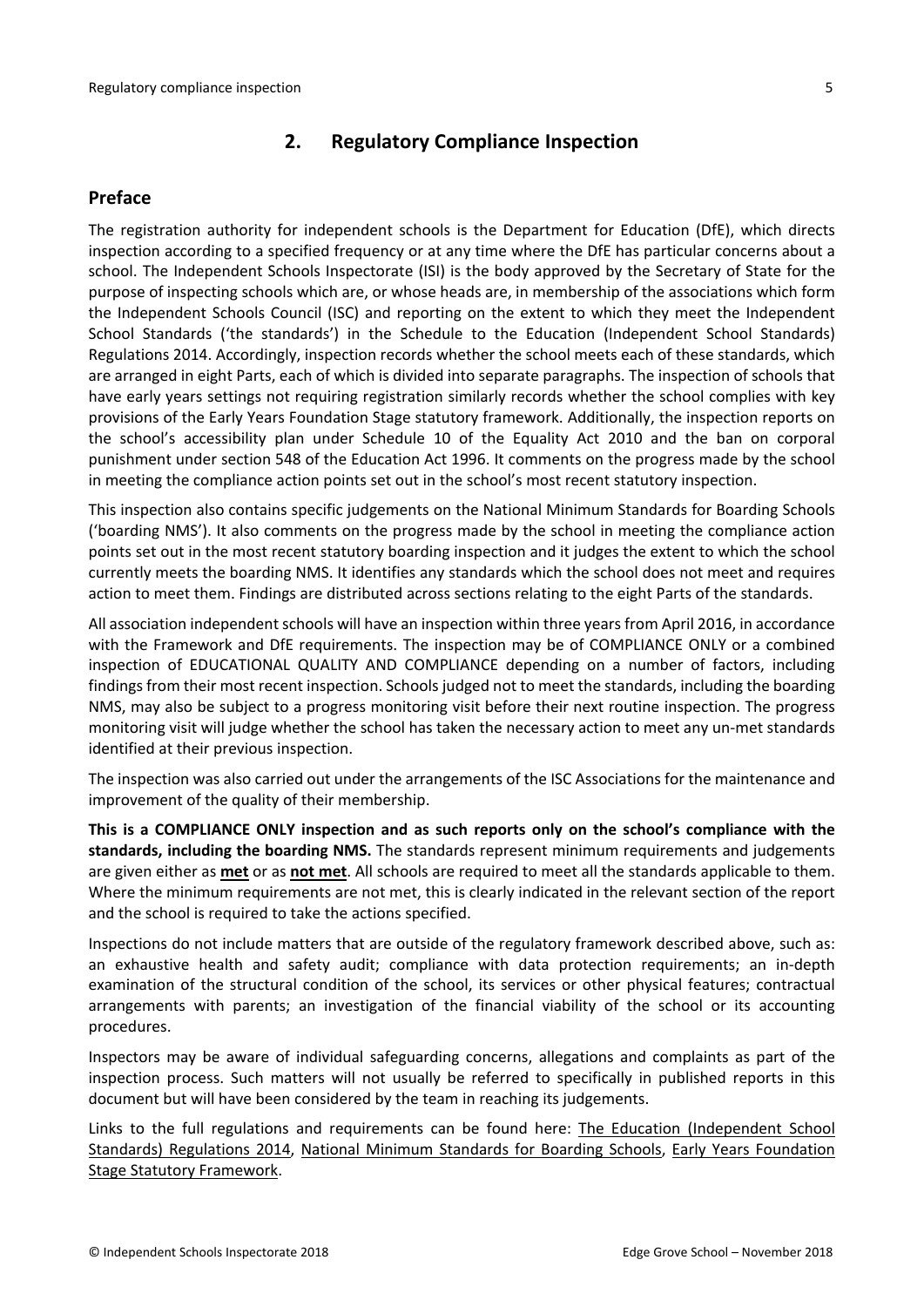## <span id="page-5-0"></span>**Key findings**

2.1 The school meets the standards in the schedule to the Education (Independent School Standards) Regulations 2014, the National Minimum Standards for Boarding Schools 2015, and relevant requirements of the statutory framework for the Early Years Foundation Stage, and associated requirements, and no further action is required as a result of this inspection.

# <span id="page-5-1"></span>**PART 1 – Quality of education provided**

- 2.2 In the junior school, the school uses its own framework to determine attainment, instead of the national framework.
- 2.3 The curriculum is documented, supported by appropriate plans and schemes of work for the pupils and covers the required breadth of material. The teaching enables pupils to make good progress, encompasses effective behaviour management and is supported by suitable resources. A suitable framework for the assessment of pupils' performance is in place.
- **2.4 The standards relating to the quality of education [paragraphs 1–4] are met.**

## <span id="page-5-2"></span>**PART 2 – Spiritual, moral, social and cultural development of pupils**

- 2.5 Principles and values are actively promoted which facilitate the personal development of pupils as responsible, tolerant, law-abiding citizens. Boarders' views are actively encouraged, and their opinions and concerns are appropriately considered by staff. Any prefect system operating in the school is suitably managed.
- **2.6 The standard relating to spiritual, moral, social and cultural development [paragraph 5] and NMS 17 and 19 are met.**

## <span id="page-5-3"></span>**PART 3 – Welfare, health and safety of pupils**

- 2.7 Arrangements are made to safeguard and promote the welfare of pupils by means that pay due regard to current statutory guidance; good behaviour is promoted; bullying is prevented so far as reasonably practicable; health and safety requirements are met, including those relating to fire safety; provision is made for first aid. Pupils are properly supervised; admission and attendance registers are maintained, as required, and there is a strategic approach to risk assessment. A disability access plan is in place.
- 2.8 An appropriate induction process for pupils new to boarding is implemented, and suitable provision is made for boarders' medical and health care, their food and drink and for managing boarders' laundry and possessions. Boarders have suitable contact with friends and family and access to a programme of activities. Boarding staff are appropriately trained and deployed
- **2.9 The standardsrelating to welfare, health and safety [paragraphs 6–16], the requirement of Schedule 10 of the Equality Act 2010, [and] the ban on corporal punishment under section 548 of the Education Act 1996, and NMS 2–4, 6–12, 15 and 16 [and 20] are met.**

## <span id="page-5-4"></span>**PART 4 – Suitability of staff, supply staff, and proprietors**

- 2.10 The school makes appropriate checks to ensure the suitability of staff, supply staff, and proprietors and a register is kept as required. Visitors to boarding accommodation are appropriately supervised and the school's arrangements for guardianship are suitably managed.
- **2.11 The standards relating to the suitability of those in contact with pupils at the school [paragraphs 17–21] and NMS 14 are met.**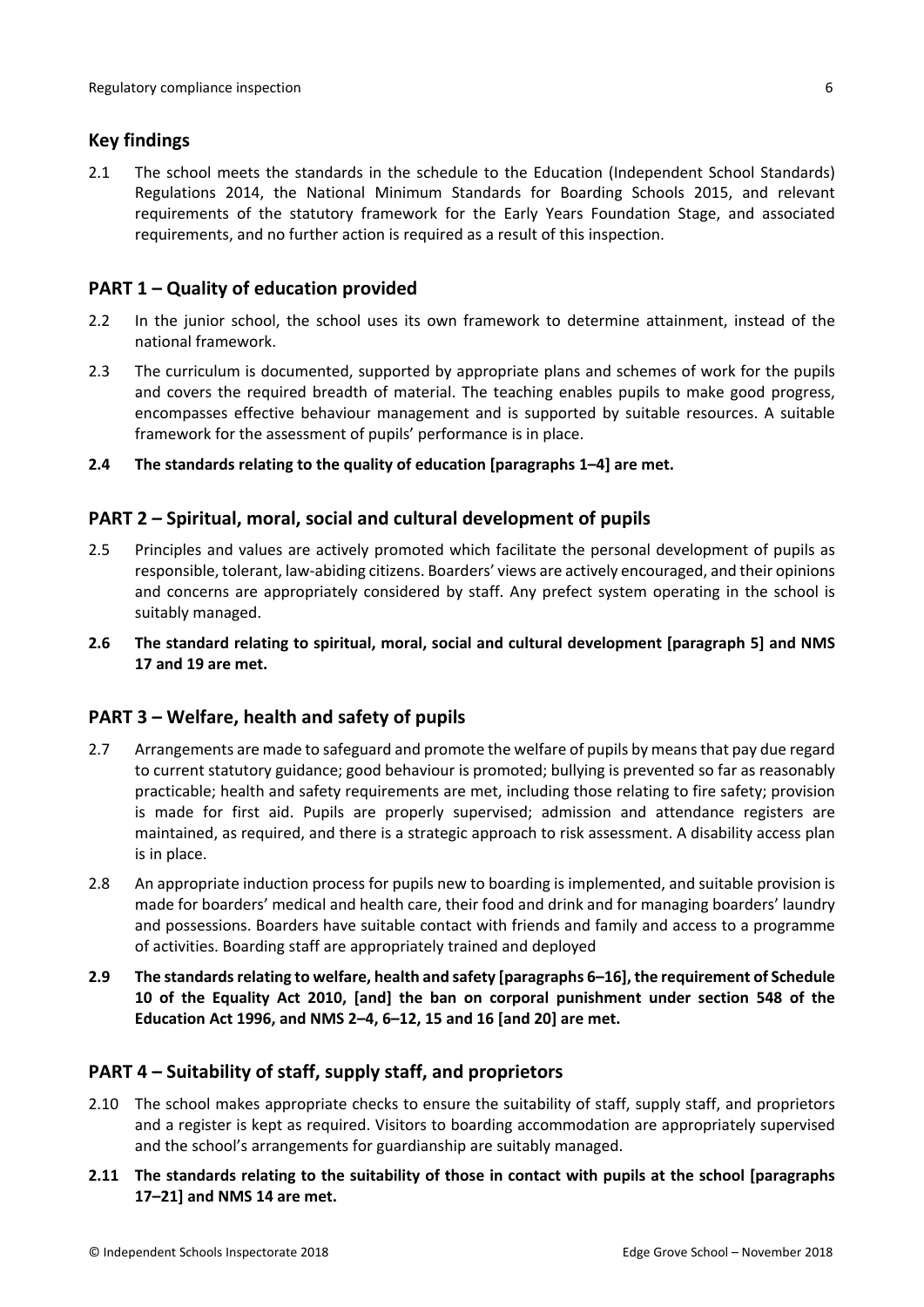## <span id="page-6-0"></span>**PART 5 – Premises of and accommodation at schools**

2.12 Suitable toilet and changing facilities, and showering facilities where required by the standard, and appropriate accommodation for their medical and therapy needs are provided. The premises are maintained to a standard commensurate with health and safety; acoustics and lighting are appropriate; water provision is adequate. Suitable outdoor space is provided for physical education and outdoor play. Boarding accommodation is adequate for the needs of all boarders, and safeguards and promotes their welfare.

#### **2.13 The standardsrelating to the premises and accommodation [paragraphs 22–31] and NMS 5 are met.**

## <span id="page-6-1"></span>**PART 6 – Provision of information**

- 2.14 A range of information is variously published, provided or made available to parents, inspectors and the Department for Education. These include details about the proprietor, the ethos of the school and the curriculum, and of the school's arrangements for admission, behaviour and exclusions, bullying, health and safety, first aid, details of the complaints procedure, and the number of complaints registered under the formal procedure during the preceding school year, and the provision for any with education, health and care plans or English as an additional language. They also include particulars of the school's academic performance during the preceding school year, inspection reports and (for parents only) a report at least annually of their own child's progress. The safeguarding policy is posted on the school's website. A suitable statement of boarding principles and practice is published by the school.
- **2.15 The standard relating to the provision of information [paragraph 32] and statement of boarding principles [NMS 1] are met.**

## <span id="page-6-2"></span>**PART 7 – Manner in which complaints are handled**

2.16 Parental complaints, if any, are handled effectively through a three-stage process, (informal, formal and a hearing before a panel of three, one of whom is independent of the school). Each stage has clear time scales, and at the third stage the panel can make findings and recommendations which are communicated to the complainant. Records are kept appropriately, including of any action taken, whether or not a complaint is successful, and identifying those relating to the boarding provision.

#### **2.17 The standard relating to the handling of complaints [paragraph 33] and NMS 18 are met.**

## <span id="page-6-3"></span>**PART 8 – Quality of leadership in and management of schools**

2.18 The proprietor ensures that the leadership and management demonstrate good skills and knowledge, and fulfil their responsibilities effectively, so that the other standards are consistently met and they actively promote the well-being of the pupils. Appropriate leadership and management of boarding ensure that the required policies and records are maintained and effectively monitored.

#### **2.19 The standard relating to leadership and management of the school [paragraph 34] and NMS 13 are met.**